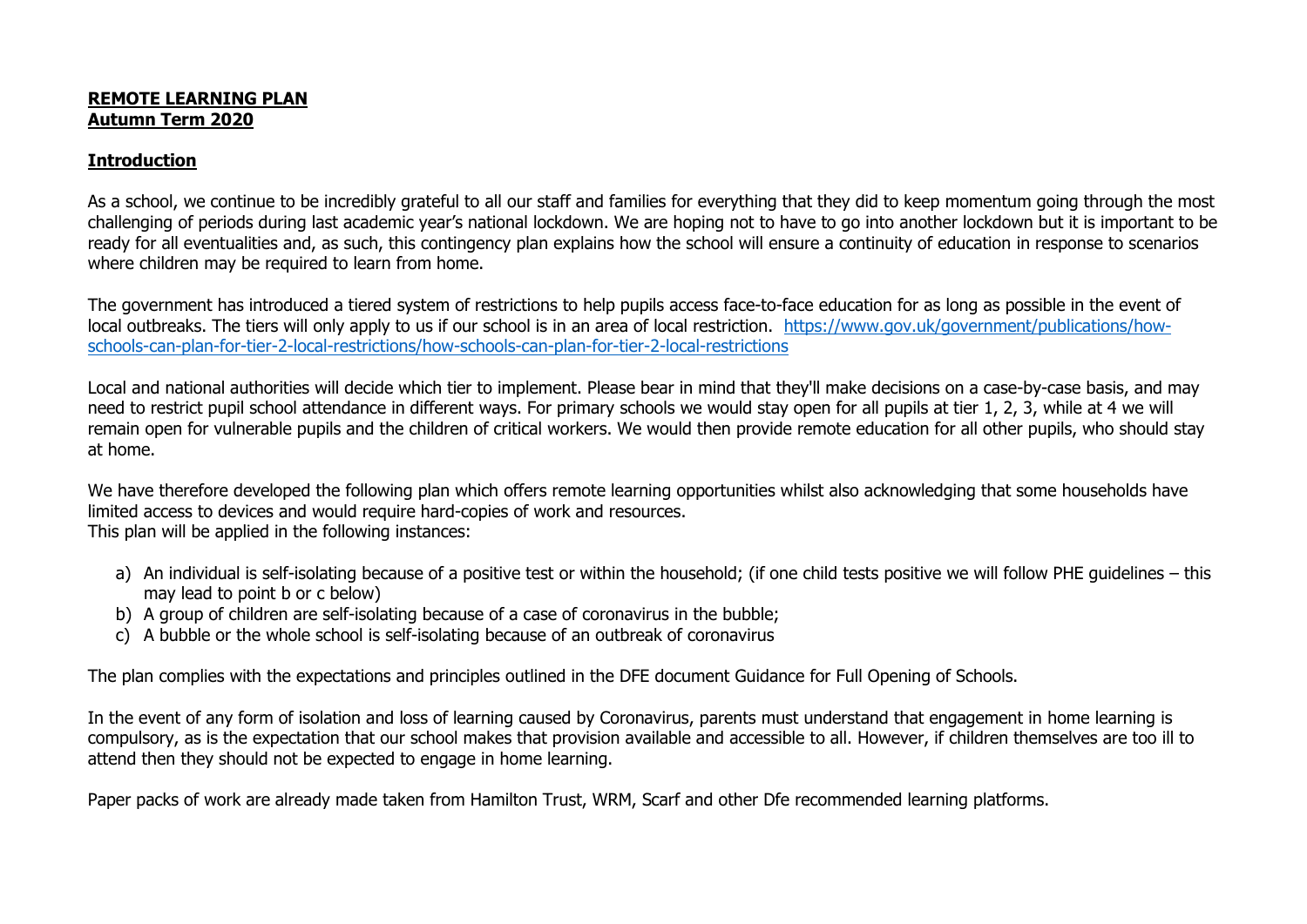## **Software and online platforms**

Within all plans, teachers will set appropriate work in-line with our current curriculum, primarily supplemented by a range of resources provided by Oak Academy, BBC Bitesize and White Rose Maths.

Children will remain in contact with their Class teacher through Google classroom.

**Oak Academy** is a website that has been given funding from the Dfe to produce quality resources to support learning at home and in school for the next year. Oak Academy lessons are in-line with our teaching ethos – they encourage the use of retrieval practice, explicit teaching with high quality modelling, and the use of purposeful practice. The online lessons are free to all and offer a recorded taught session so that the children can access physical teaching from a teacher and then access work relating to that lesson within the same website. There are also hundreds of lessons specifically aimed at children with SEND needs and requiring additional support. Class teachers will aim to use the lessons in the classroom so children are familiar with the platforms.

**White Rose Maths resources** will be used as they are matched to our current maths curriculum model. Children are very used to seeing these resources. There are also additional videos available to support the learning.

**BBC Bitesize** offers engaging and high-quality lessons on a range of subjects linked to the national curriculum.

**Phonics Play, Ten Town, Spelling Shed, TT Rockstars and My Maths** will all be utilised to support the acquisition and retention of basic core skills.

**Google Classroom** will support school in offering true online learning with the opportunity for the children to communicate with their teacher through live video in whole class or small structured groups as well as share work on here, teachers will set tasks this way and communicate too through typed work as well as visually.

Children already have logins for:

- Phonics Play (free home login provided by them) (Nursery/Reception)
- Ten town
- Spelling Shed (Y1-6)
- TT Rockstars (KS2)
- My Maths
- Google Classroom (These will be re sent out as well as new children added to it)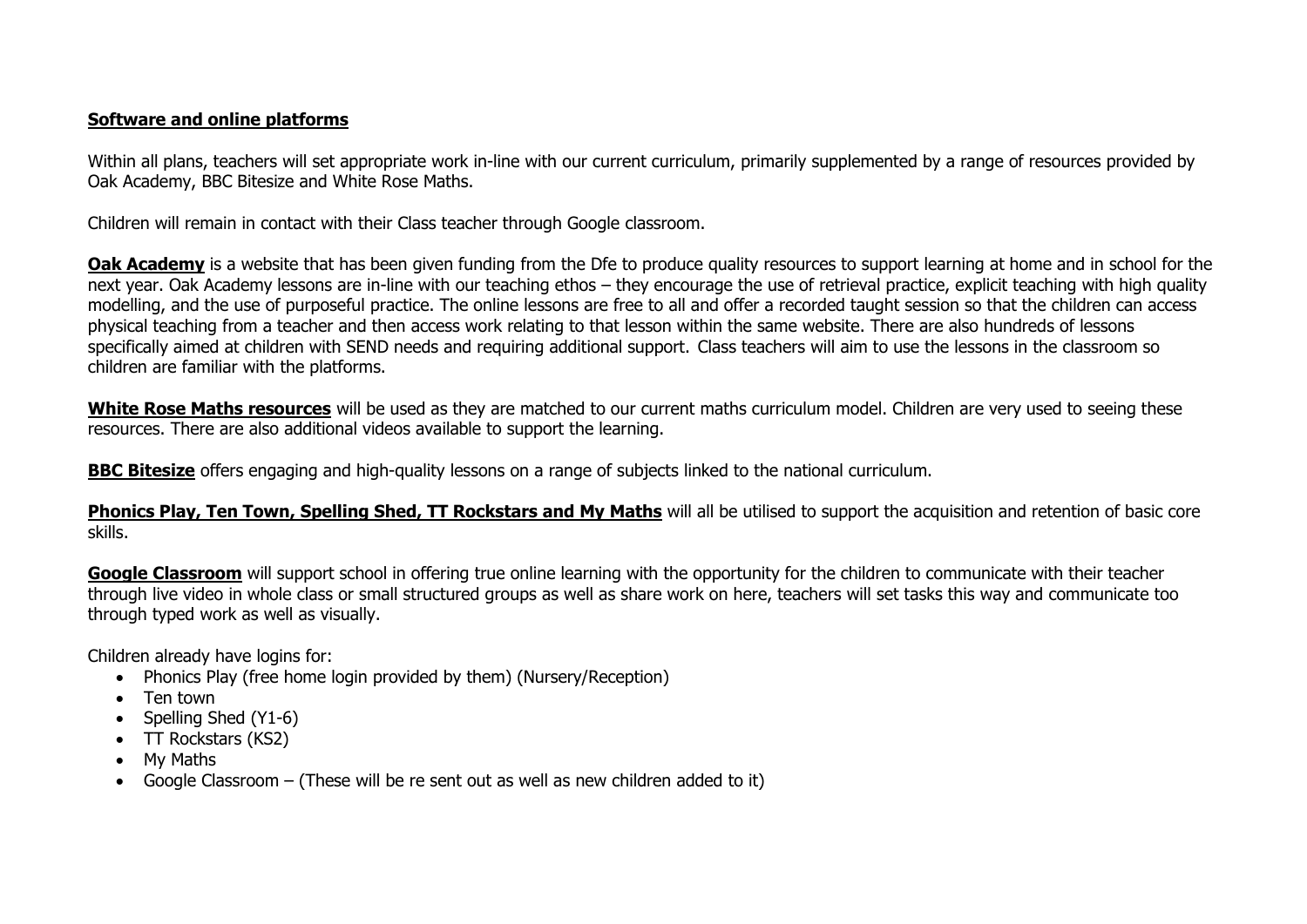| Pupil needs to isolate because they or someone in their household tests   |                                                                                |
|---------------------------------------------------------------------------|--------------------------------------------------------------------------------|
| positive                                                                  |                                                                                |
| • Children will take home blank exercise book and some printed work.      | $\triangleright$ Office will be in communication with family to check progress |
| (This will be delivered if already absent from school)                    | with testing and any support that might be required.                           |
| • They will have access to their accounts for Phonics Play, Ten Town,     | $\triangleright$ If child is Pupil Premium and entitled to FSM, we will ensure |
| Spelling Shed, TT Rockstars and My Maths                                  | food is made available.                                                        |
| • Teachers will email work they will be missing from class to complete    | $\triangleright$ If child is vulnerable in any way, the DSL/SENCo will ensure  |
| at home (this will be within 24 hours from when they are informed a       | that appropriate agencies are notified and arrange for                         |
| child is self-isolating). Work will be emailed for the week. This will be | additional regular safe and well checks via a phone call from                  |
| repeated then for the second week.                                        | staff.                                                                         |
| • Teachers will ensure a phone call either from themselves or member      | $\triangleright$ If a child does not engage, the class teacher is to call the  |
| of the phase team twice a week.                                           | parents to discuss obstacles and support.                                      |
| • Children will be sent Collective Worship link from Mrs Smith and Rev    | $\triangleright$ The head teacher will call/email the family to check in at    |
| Liz each week.                                                            | least once.                                                                    |

| A group of children are self-isolating because of a case of coronavirus in<br>their class bubble                                                                                                                                                                                                                                                                                                                                                                                                                                                                                                                                                                                                                                                                                                                                                                                                                                                                                   |                                                                                                                                                                                                                                                                                                                                                                                                                                                                                                                                                                                                                                        |
|------------------------------------------------------------------------------------------------------------------------------------------------------------------------------------------------------------------------------------------------------------------------------------------------------------------------------------------------------------------------------------------------------------------------------------------------------------------------------------------------------------------------------------------------------------------------------------------------------------------------------------------------------------------------------------------------------------------------------------------------------------------------------------------------------------------------------------------------------------------------------------------------------------------------------------------------------------------------------------|----------------------------------------------------------------------------------------------------------------------------------------------------------------------------------------------------------------------------------------------------------------------------------------------------------------------------------------------------------------------------------------------------------------------------------------------------------------------------------------------------------------------------------------------------------------------------------------------------------------------------------------|
| Children will take home blank exercise book and some printed work.<br>$\bullet$<br>(This will be delivered if already absent from school)<br>They will have access to their accounts for Phonics Play, Ten Town<br>Spelling shed, TT Rockstars and My Maths<br>Teachers will email work they will be missing from class to complete<br>at home (this will be within 24 hours from when they are informed a<br>child is self-isolating). Work will be emailed for the week. This will be<br>repeated then for the second week.<br>Teachers will ensure a phone call either from themselves or member<br>of the phase team twice a week.<br>Children will be sent Collective Worship link from Mrs Smith and Rev<br>Liz each week.<br>If more than five children are off at one time, then an HLTA/member of<br>staff will cover the class so that the teacher can use Google Classroom with<br>the group and answer any questions they have about any of the tasks for<br>the week. | Office will be in communication with family to check progress<br>≻<br>with testing and any support that might be required.<br>If child is Pupil Premium and entitled to FSM, we will ensure<br>food is made available.<br>$\triangleright$ If child is vulnerable in any way, the DSL/SENco will ensure<br>that appropriate agencies are notified and arrange for<br>additional regular safe and well checks via a phone call from<br>staff.<br>If a child does not engage, the class teacher is to call the<br>parents to discuss obstacles and support.<br>The head teacher will call/email the family to check in at<br>least once. |